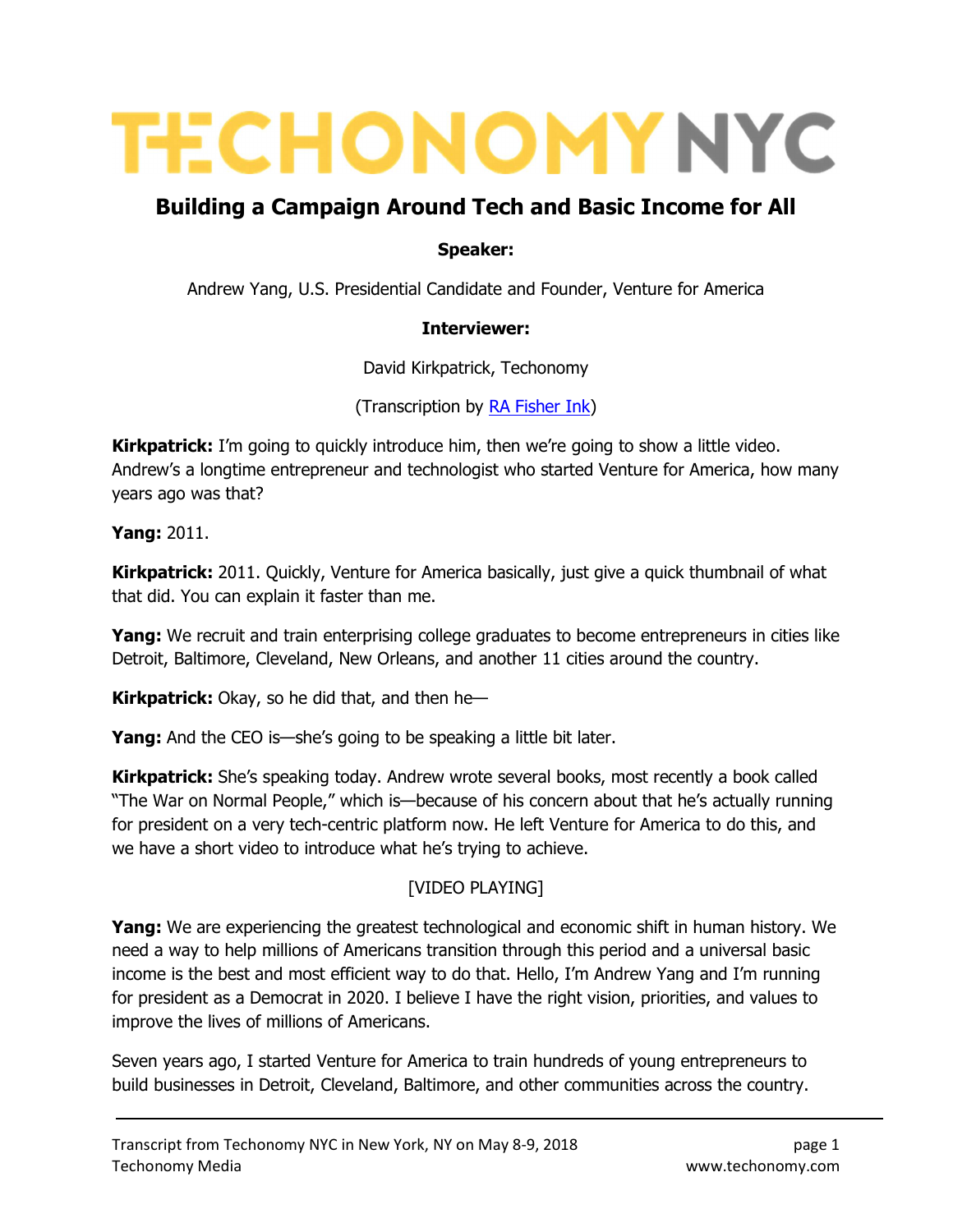Together we helped create thousands of jobs. But during this time, I came to realize that technology has already wiped out 4 million manufacturing jobs in Ohio, Michigan, Pennsylvania, and other states. And it's about to do the same thing to people who work in retail, food service and food prep, customer service, transportation, as well as industries like insurance, accounting, medicine, and law.

I saw so much over the last number of years travelling this country. What I experienced was eye-opener to me, where I would walk through abandoned neighborhoods and boarded up businesses. I have two young boys and I'm deeply concerned about the future that they're going to grow up in. If we don't change things dramatically, they're going to grow up in a country with fewer and fewer opportunities and a handful of companies and individuals reaping the gains from new technologies, while the rest of us struggle to find opportunities and eventually lose our jobs. And it doesn't need to be that way.

Under my plan, every American adult will receive \$1,000 a month free and clear paid for by a new tax on the companies that are benefitting most from automation. If we provide a universal basic income, Americans will be able to go back to school, move for a new opportunity, start their own business, and really have their head up as the plan for the future.

With your help we can make universal basic income a reality. Join us. Let's build a new kind of economy, one that puts people first.

#### [VIDEO ENDS]

#### [APPLAUSE]

#### Kirkpatrick: Nice.

Yang: Thank you.

Kirkpatrick: So Andrew, that does sound like it could be a winning strategy in New Hampshire to tell voters you're going to give them a thousand bucks a month.

Yang: Yes, it is quite popular.

Kirkpatrick: I would think it would be. Seriously. What kind of response are you getting? Because you're actually out there campaigning already.

**Yang:** Yes, so I was in New Hampshire about ten days ago, and really what I'm met with in many places is interest and curiosity about economic trends that I'm describing. Because most Americans have some inkling—now, 70 percent of Americans agree that technology is going to displace many more workers than it's going to employ over the next ten years, which is correct. Seventy percent of them have figured it out, except they don't know the facts. So most of the time when they come and see me speak, it's to find out the facts and the truth about what's happening to our economy.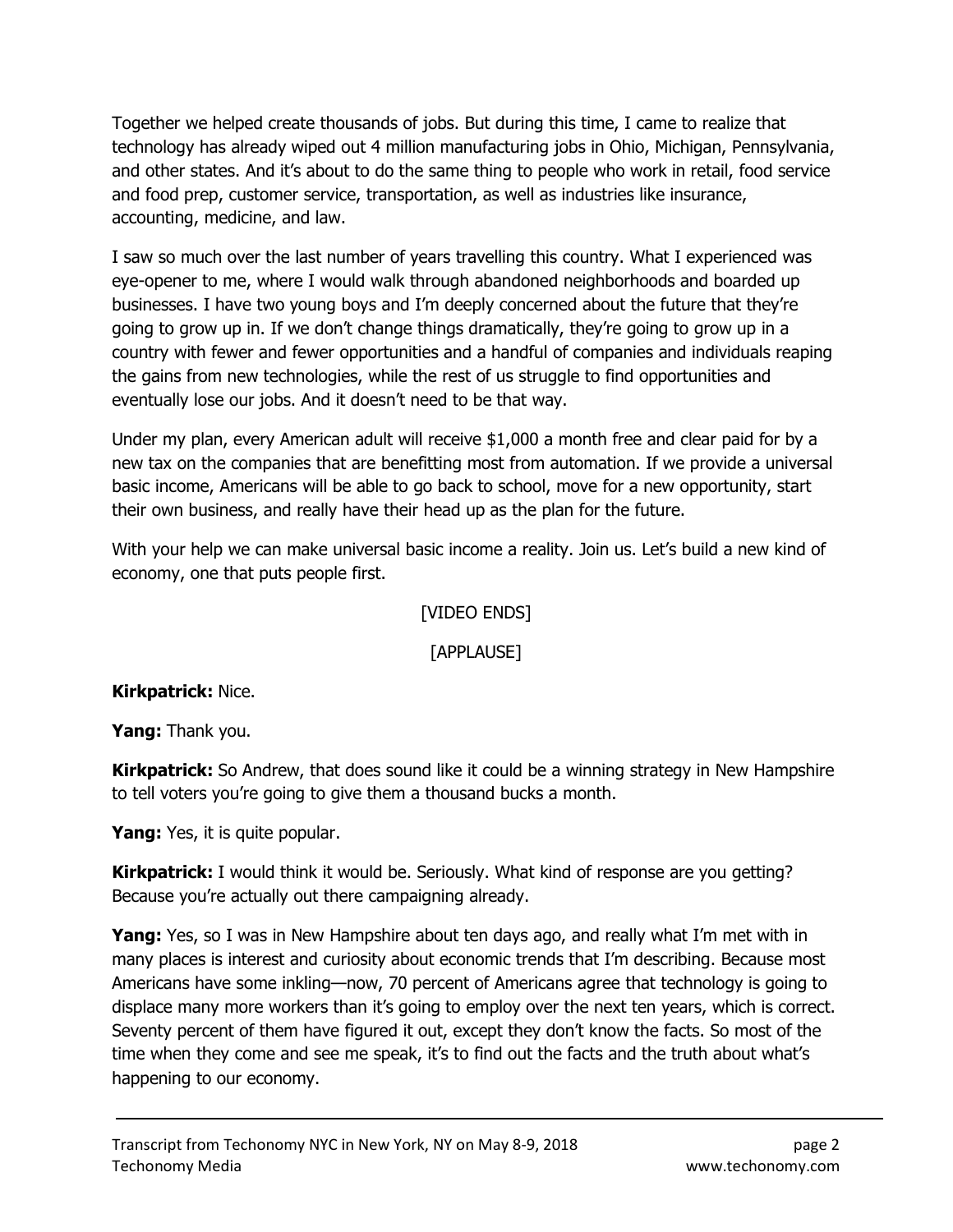And then also for the thousand dollars a month.

**Kirkpatrick:** The universal basic income piece is a very sexy kind of lead theme.

**Yang:** Which I re-christened the freedom dividend, because it tests better.

#### [LAUGHTER]

**Kirkpatrick:** Is that really true?

Yang: Yes.

Kirkpatrick: Okay. Yeah, universal basic income is a little bit dweeby as a phrase.

**Yang:** Yeah, I know, it sounds like an infection of some kind.

Kirkpatrick: Yeah.

**Yang:** Whereas the freedom dividend, everyone wants.

**Kirkpatrick:** When I think about what you're doing, and tell me if this is the right way to think about it, you're really trying to inject technological awareness, an awareness about what's really happening in the economy, into our political system. You've been a participant for decades. You see, like we do here at Techonomy, that things are changing much more rapidly than our politicians are adapting to, and you've got a whole range of thoughts about what that means about the economy. So obviously taking care of individuals is central, but it's a bigger package than that. Talk about the big vision that you have, the biggest level of what you're trying to accomplish.

**Yang:** Well, you have to ask yourself, why is Donald Trump our president today? And to me, Donald Trump is our today because we automated away four million manufacturing jobs in Michigan, Ohio, Pennsylvania, and Wisconsin, the swing states you need to win. And my friends in Silicon Valley and many of us here in the room know that we're about to do the same thing to retail workers, which is one out of ten American workers; truck drivers, the most common job in 29 states, three and a half million of them, 94 percent male, average age 49; food service and food prep; call center workers, the list goes on and on. So after Trump won and I dug into this and said, okay, this is what's happening, this is why we have this symbol of the decline of our civilization as our president—and so I then met with senior politicians and said, "Guys, this is"—because I'm cool enough so senior politicians will meet with me.

Kirkpatrick: You mean rich.

Yang: Sorry?

Kirkpatrick: Rich. Rich enough.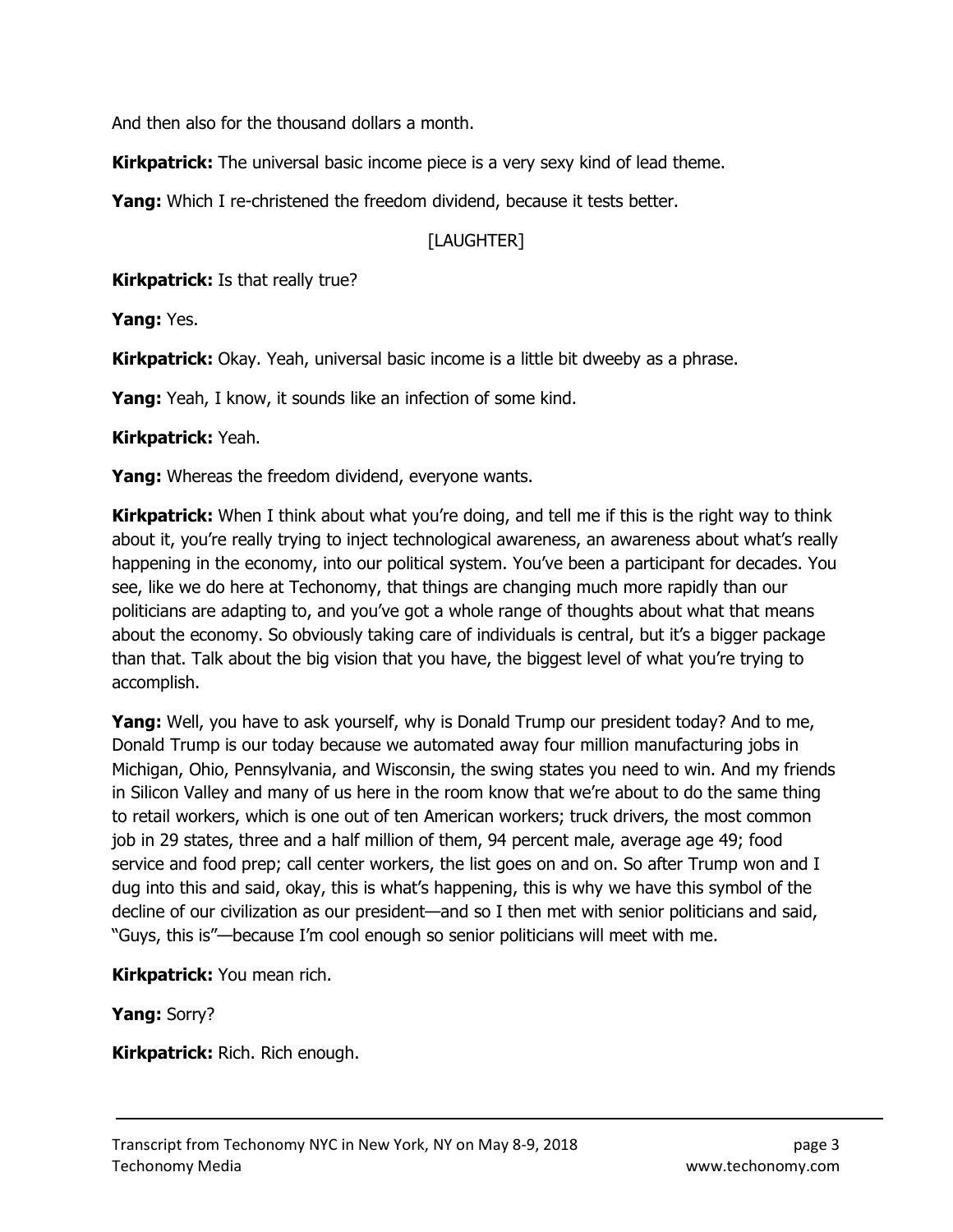**Yang:** I said cool enough. Anyway, so what do you think they said to me when I said to them, "Hey guys, economy changing, Trump's our president, automating jobs, many, many more to come." What do you think they said to me? One, "We cannot speak about that." I literally heard that. Two, "We should really study that."

# [LAUGHTER]

Three, "We need to educate and retrain Americans for the jobs of the future." Now, the third is—you're laughing. And the third is more of a soundbite than a policy because if you look at the measured efficacy rates of government-sponsored retraining, it's between 0 percent and 37 percent. So expecting that to work at scale is a farce, particularly because we only try to retrain about 5-10 percent of displaced workers anyway. It's not like when a mall closes there's an army of government retrainers there to be like, "Oh, you lost your mall job, let's get you new ones."

So those are the talking points that the senior-most political leaders in our country gave to me when I came to them with this in the beginning of 2017. And so I said this is terrible and shocking—actually, not that shocking. How many of you guys are not surprised but that range of responses? Yeah, you're not, right? We're dealing with people that don't understand technology, for sure, and most of the time don't even understand the economy. It's unfortunate but it's true. The skills necessary to become elected are very dissimilar from some other skills.

# [LAUGHTER]

So when I realized all this, I said we need to go much, much bigger. First we need to wake people up to the elephant in the room that is trashing the place. It's a terrible approach to solve a problem when you just ignore it; everyone just like ignoring the elephant. But the elephant is getting bigger, stronger, faster. My friends in Silicon Valley have a saying, which is that artificial intelligence is the new electricity. They're going to be able to do a very vast range of commercial activities that are going to displace many, many American workers.

So that's why I'm running for president. It's first to implement the freedom dividend, but then we need to evolve from our current stage of capitalism to the next stage of capitalism, what I'm calling human-centered capitalism. We rely right now on GDP, stock market prices, profit growth to tell us how we're doing, which are increasingly unrelated to how we are doing as a society. Because GDP will continue to grow in an age of AI and software and automation, while more and more people slip through the cracks. So we need new measurements that actually speak to how we're doing like childhood success rates, freedom from substance abuse, mental health, levels of engagement with work, environmental quality. And we have the sophistication now to be able to implement these measurements and then point to them as symbols of how our economy is progressing.

**Kirkpatrick:** You know, Jeff Sachs is opening tomorrow morning and we published a big interview with him in the magazine that all of you have and I asked him about guaranteed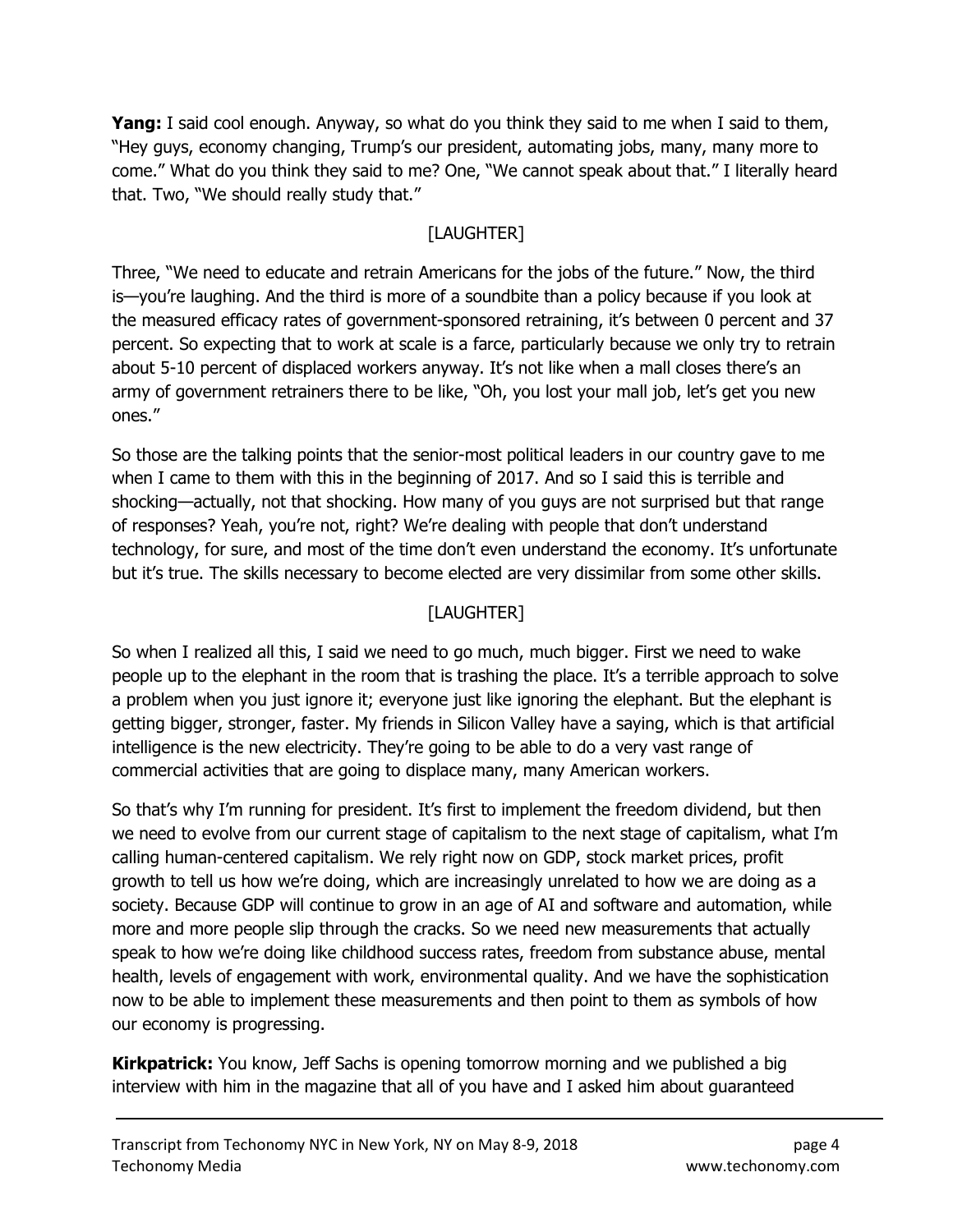income, which he's in favor of. But he makes a very similar point though and he says rather than just give money to people—which he's not opposed to. He feels that if we have the right you know, this idea of creating social services that are really what we need, in education, in health care, in job retraining, that that's actually more or less the same kind of policy approach, that if we really just did what people need, we don't have to necessarily just give them money. So these things are tied together in your proposal as well.

Yang: They are. The Roosevelt Institute conducted a projection as to what would happen to the economy if we gave everyone \$1,000 a month, which is my plan—which I took from them, truthfully. I'm not too proud to admit it. They projected that the economy would grow by \$2.5 trillion dollars, or 13 percent in perpetuity, and it would create 4.5 million new jobs. And this is common sense that if you gave Americans \$1,000 a month, they would end up spending it in the mainstream economy. Right now, 59 percent of Americans cannot pay an unexpected \$500 bill. So if you give them this money, then they're going to end up spending it on car repairs and supplies for their children and other basic needs which will end up creating many, many new businesses throughout the economy. So one thing that people don't realize is that universal basic income is a way to way to stimulate the economy and create hundreds of thousands of new businesses by giving people purchasing power.

**Kirkpatrick:** You want to give it to everybody.

Yang: Every adult between 18 and 64, that's right.

**Kirkpatrick:** Chris Hughes, who's going to be here tomorrow, wants to give it to everybody—I think he wants to give \$500 to everybody under \$50,000 a year, which is a more conservative but related approach.

**Yang:** He also wants them to be working in a broad category of work. So the fundamental challenge we have to address is that the market will value human labor at lower and lower levels over time. And it has nothing to do with the merits of the people involved. If you look at these 3.5 million truck drivers; it's not like they're going to become lazy overnight. It's just the trucks are going to start driving themselves. And we should do that because it will save \$168 billion a year and save thousands of lives. That's one of the reasons why it's so inevitable is that we have the smartest people in the country working on it.

So if you look at the market value of these truck drivers' labor, it's going to go to zero or near zero from its current \$40—\$50,000. So we need to, one, start valuing people intrinsically, and then the second thing is that we need to create a new currency that maps to various prosocial activities that people, even at different skill levels and educational attainment levels, will have many productive things to do.

So my plan, which I outline in the book, is after we implement universal basic income, then we also implement a new digital social currency that Americans could exchange for dollars, or has real monetary value, and then we use it to encourage the things that we know that we need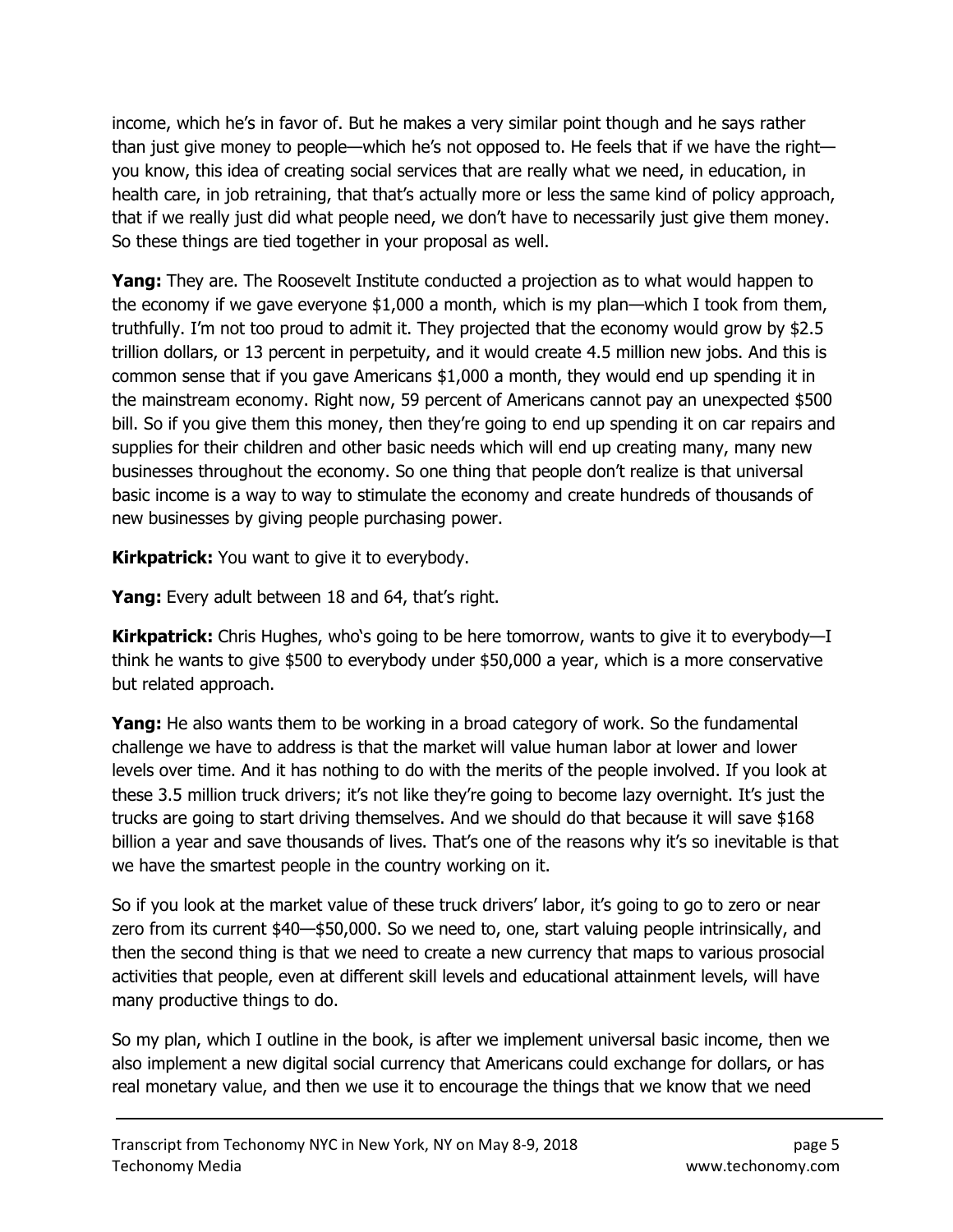more of in our society like caring for the elderly, volunteering, nurturing our children, infrastructure—

**Kirkpatrick:** Even exercising, you think, right?

**Yang:** Yes, even physical fitness because that will save us money. We spend a trillion dollars on healthcare, incarceration, homelessness services that we can hopefully save some money on by making people more functional.

**Kirkpatrick:** That sounds good but how do you measure all that stuff? Is that really practical?

**Yang:** Which part of it?

**Kirkpatrick:** All of the contributions that the social currency will reward. How are you going to measure all that?

Yang: Well, we have measurements for all of those things now. You can imagine, for example, high school graduation rates or obesity rates in Mississippi and then you say, hey, we're going to put up a million social credits for organizations that help increase graduation rates or decrease obesity rates, and then just simply have those massive incentives and have a race to the top in each community.

**Kirkpatrick:** I want to hear from the audience too, but in a time when, as a country, we're basically disregarding almost all the issues that you're trying to address—

Yang: I've noticed that.

# [LAUGHTER]

**Kirkpatrick:** Is it a pie-in-the-sky idea to think that we'd go to such an overwhelmingly new approach, or is it your belief that it's only by kind of resetting the whole system that we're really going to be able to start thinking right? In other words, incrementalism is absolutely not your approach.

**Yang:** Yes. So when I was doing research for my book, like I was trying to figure out the timescale of automation. Because how many of you agree that automation is happening? All right, so right now we're in the third or fourth inning, and the stuff that struck me the most was the social indicators that already indicate that we're disintegrating. So our life expectancy as a country has declined for the last two years, almost unheard of in a developed country, because of spiking suicide rates among middle-aged Americans. Seven Americans die of opiates every hour now. Disability rates have climbed to a point that there are more Americans on disability than work in construction, up to 20 percent of working age adults in some parts of the country. So if you dig in, you start realizing that it's been tearing us apart and incremental solutions are just going to slow the pace. We need to go much, much bigger if we're going to restore functionality at scale.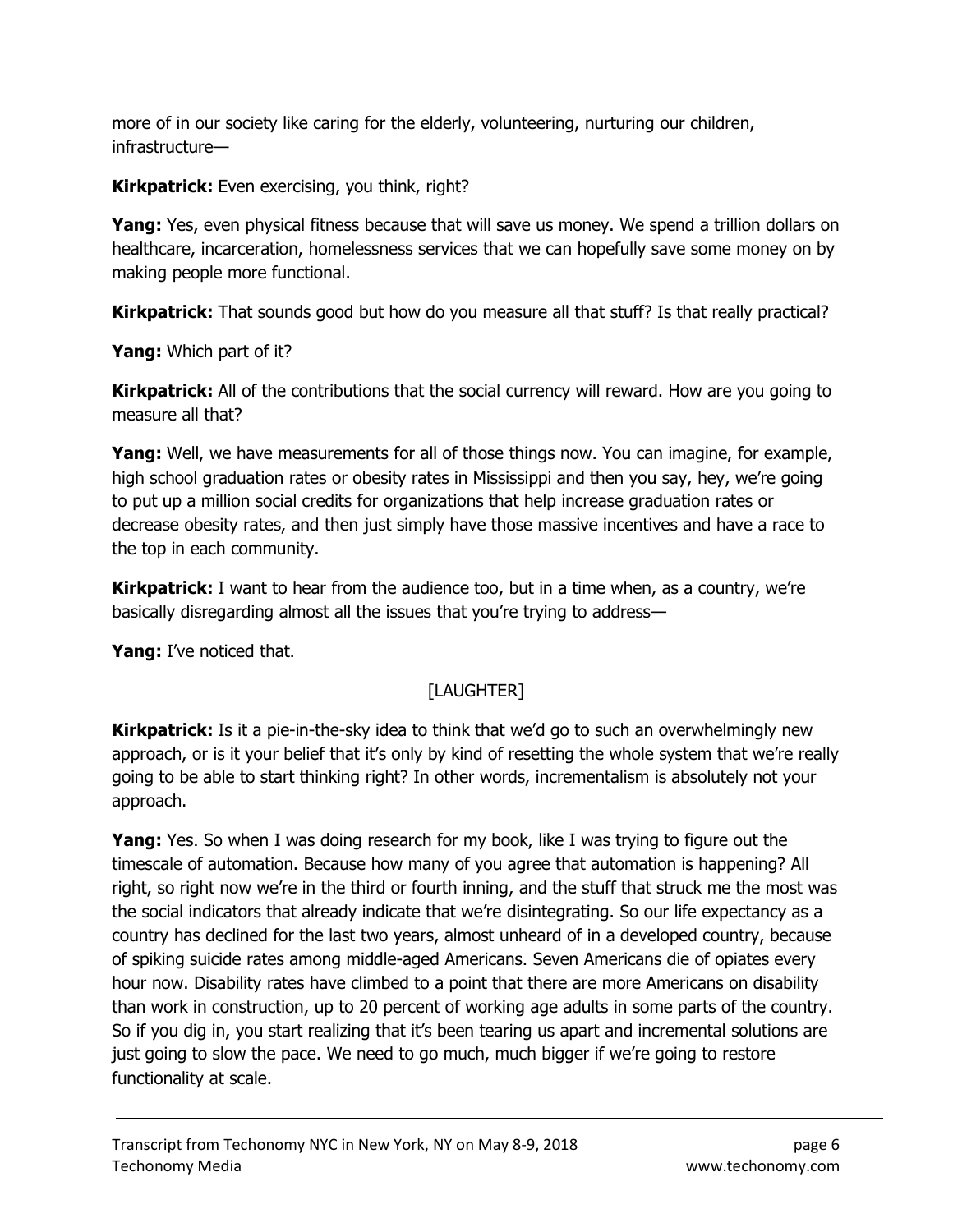**Kirkpatrick:** Another statistic you mentioned on the phone was the 62 percent labor force participation rate. I mean that's ridiculous.

**Yang:** Yes. Our current labor force participation rate is down to 62.9 percent, which is comparable to the rates in El Salvador and the Dominican Republic. It's a multi-decade low. The underemployment rate for recent college graduates in this country is 44 percent, according to the New York Fed. If you dig in, you see that all the things that you'd expect to see if we're automating away large categories of jobs are here with us right now. All of the tropes, the drugs, the dislocation, the dysfunction, the suicides, it's all here, by the numbers. And the reason why we do not know about it—so one of the things that I'm very, very animated about, what if I were to tell you that McKinsey came out with a report that said 30 percent of jobs subject to automation by 2030. Bain said the same thing, 20 to 25 percent by 2030. White House, Obama, December 2016, same thing. The president of MIT comes out and says the purpose of MIT is to prepare society for this shift. These things all happened. They're all real.

It's just we've just been ignoring them because our media is completely asleep at the switch and out to lunch, focusing on the tweet of the day and the nonsense food fights out of D.C. So we need to go much, much bigger and focus on the real problems. The real problem is the erosion of economic security in this country, and that's what we need to battle. There's a mindset of scarcity that is sweeping this country that we need to counter with abundance. It's our only way forward and it will restore political functioning if we can get more Americans thinking positively and optimistically because they can actually pay their bills and see a future for their children.

**Kirkpatrick:** There's a lot of great stuff there. Let's ask the audience for their input on this. I can ask another question or two if necessary. Okay, I see hands. Identify yourself please.

Chen: Hi, my name is Kyong Chen, I'm a recent graduate of the School of Visual Arts, with David's daughter, actually. So I've actually been following your campaign for a really long time, but I would assume you've got a lot of critics who would deem what you're trying to advocate for as being radical perhaps. What has been the most frequent criticism of your campaign, and what's your response for it?

## Kirkpatrick: Great question.

**Yang:** So I appeared on Fox Business a couple of weeks ago, and that was a lot of fun.

## [LAUGHTER]

And the primary criticism I get is that you're a socialist, people need jobs, that sort of message, which—not that I respond to each of these emails or tweets I've gotten. But socialism is when you nationalize the means of production, which is quite dissimilar from universal basic income. And universal basic income is pro-work, where people will have much more of an opportunity to do meaningful work, and the data around income support shows that two categories of people work slightly less when they get money: teenagers who graduated from high school at higher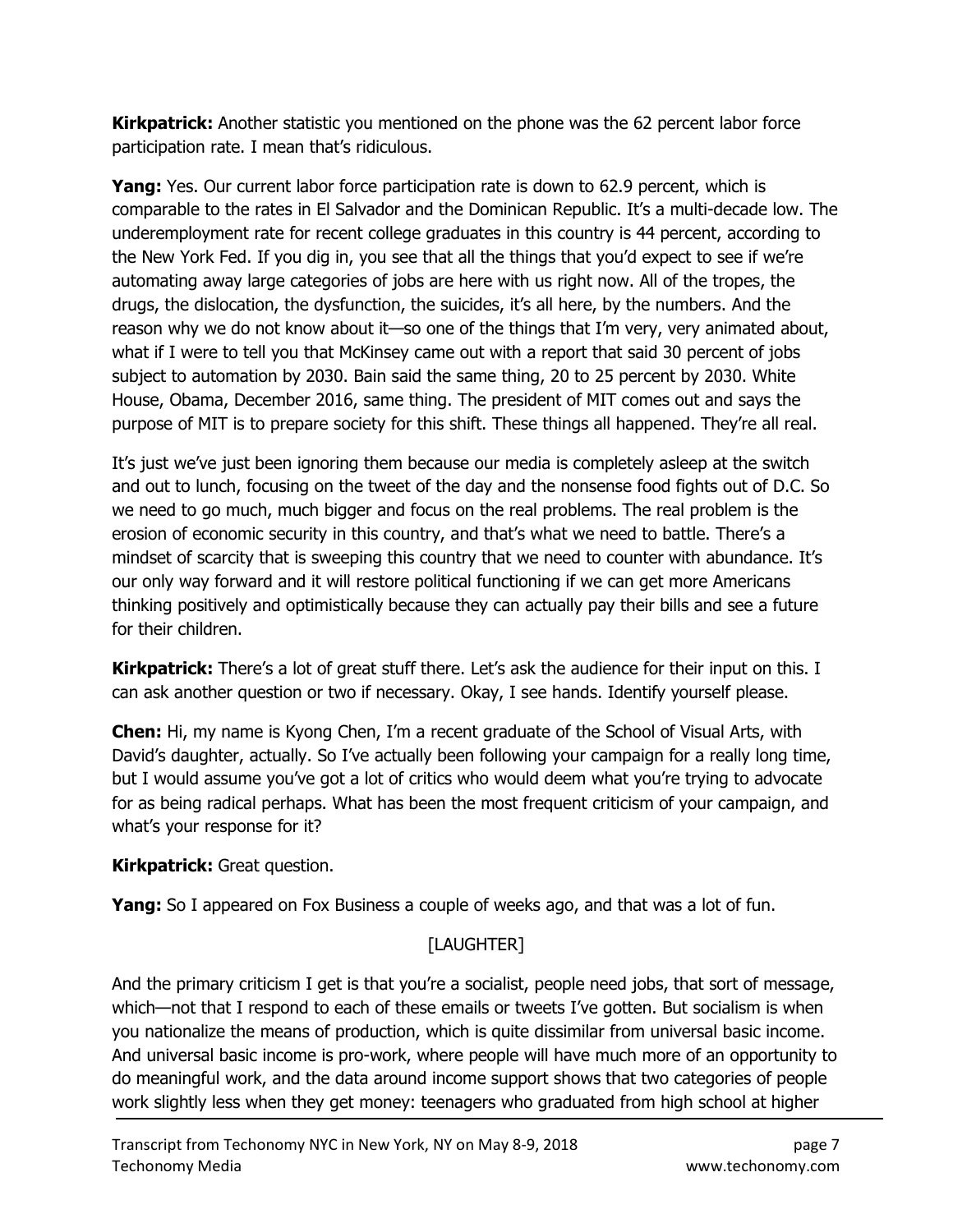levels and new mothers who spend more time with their children, which I don't think any of us have any objection to. So those are the response I'd have to the most common objections I've received.

**Kirkpatrick:** Okay, she hasn't asked one yet. Sorry, we'll get to you guys if we run out. Trying to get more voices on the table.

Bamford: Hi, Professor Christine Bamford, founder and chief executive of Women's Coin cryptocurrency. First of all I have to say fab, I really enjoyed your session and I think it does need a radical approach, but I'm speaking as a Brit. But what I really liked is about the whole idea, well, I would call it about tokenizing the states for social good. I know they're already looking at that in Sweden, and certainly we're looking at it in my home city of Bristol in the U.K., about how you can actually deliver social good through tokenization of very citizen. It's very new and in its infancy but I could really see it working because it needs a radical shift. So that's just a comment on that.

Kirkpatrick: Does it require cryptocurrency to do what you're talking about or not?

**Yang:** It doesn't necessarily. You could do it on the blockchain and there are some advantages to it. The milder version, which is what I'm proposing, is more like American Express points for good, that you would then hoard and trade and publicize. And then you could trade them in for dollars but you'd get taxed so none of us would do it and then you'd end up having this whole parallel economy around these points that people love.

#### Kirkpatrick: One more.

Kaneene: Kange Kaneene, based in New York for SAP. Just a question. I agree that there's obviously economy erosion, but also of course, when you look at your video, it's because people have skills that are not aligned with what we need today. And to the comment that you said that if you just train people, it hasn't been successful in the past, but right now you're proposing something very radical, right? So that would also be radical. So I'm just wondering why you're choosing something to focus on that's not sustainable in terms of allowing people to enter into the workforce in a way that's as meaningful as they were before.

**Yang:** The goal is very much that people are able to create, again, hundreds of thousands of new businesses and jobs around the country. To me, one has to be realistic about what our government is capable of and good at and not good at. If I were to say, hey, we're going to retrain Americans for the jobs of the future, again, that's a fantasy. But one thing my friend Andy Stern, who used to run the largest labor union in the country, said me that really stuck, the government is terrible at many, many things but it is excellent at sending large numbers of checks to large numbers of people promptly and reliably.

[LAUGHTER]